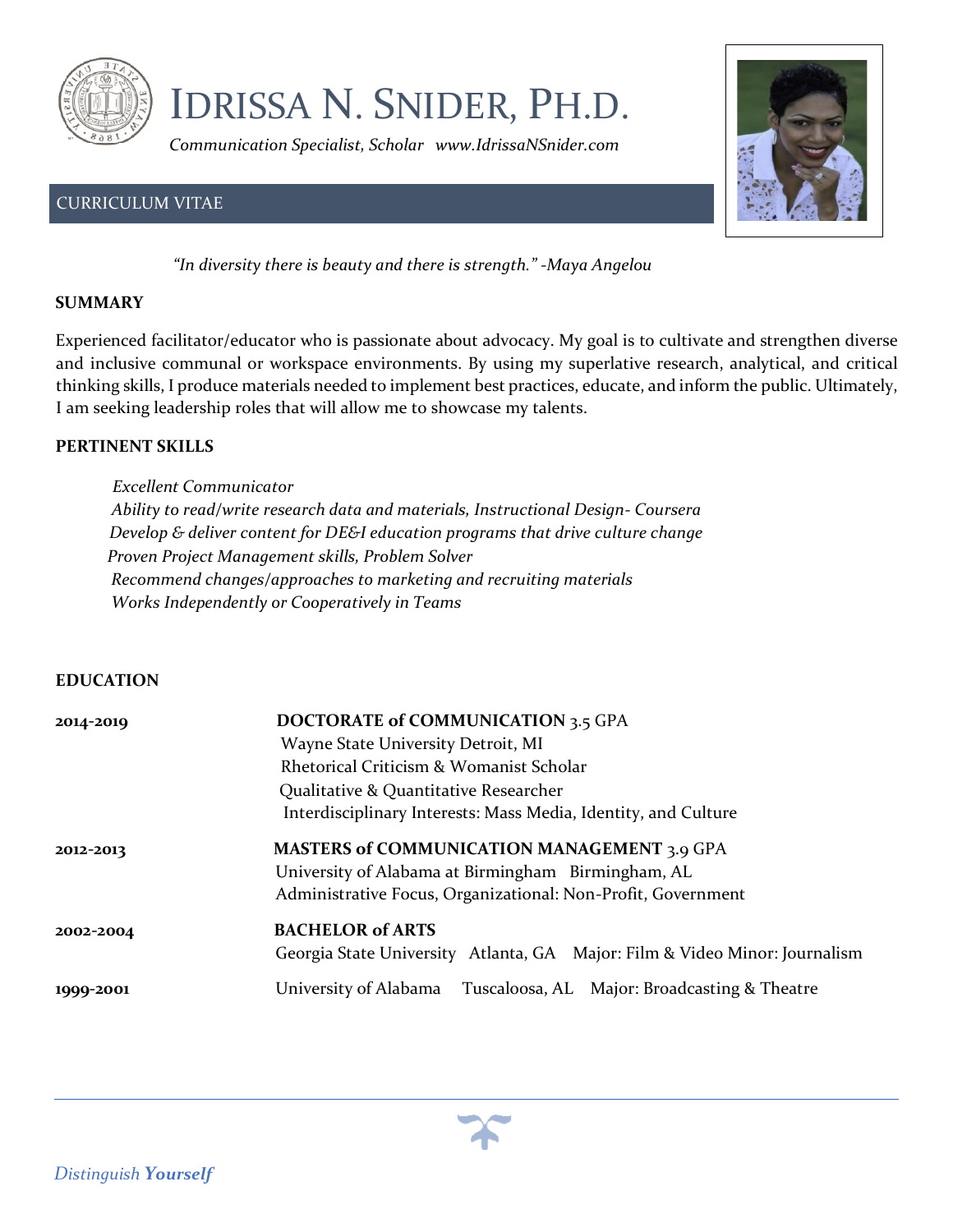**2021 AMERICAN ASSOCIATION OF UNIVERSITY WOMEN (AAUW) Social Change Ambassador Certificate: Justice, Diversity, Equity, & Inclusion** Washington, DC

#### **ADVOCACY & OUTREACH EXPERIENCE**

**Independent Contracts, Consulting, Training Sessions. Coalition & Partnership, Creative Innovator, Strategic Planning, & Community Building, Public Policy, & Government.** 

| 2022 (Contract)      | Freedom Learning Group for Parsons Diversity & Inclusion Training<br>Create DEI courses, script writing, manage video script development and finalization<br>for video trainings. Includes storyboard development, drafting learning objectives, &<br>acting as subject matter expert on DEI, power dynamics, and historical information.                                                                                                                                                                                                                                                                                                     |
|----------------------|-----------------------------------------------------------------------------------------------------------------------------------------------------------------------------------------------------------------------------------------------------------------------------------------------------------------------------------------------------------------------------------------------------------------------------------------------------------------------------------------------------------------------------------------------------------------------------------------------------------------------------------------------|
| 2021-Current         | <b>Partnership with Bessemer City Police Department</b>                                                                                                                                                                                                                                                                                                                                                                                                                                                                                                                                                                                       |
|                      | Mentoring, consulting, and assisting with youth initiatives set out by the Marvel<br>City Youth Program. Provides training and support where needed in the areas of<br>community building.                                                                                                                                                                                                                                                                                                                                                                                                                                                    |
| 2021-2022-(Contract) | Jefferson County Project Manager & Liaison, Alabama Appleseed<br>Manages and oversees Project Jeff's efforts to eradicate the criminalization of<br>poverty through excessive fees and fines. Acts as coordinator for informing<br>internal and external stakeholders. Investigative reporting, story collection, and<br>creating community awareness through strategic initiatives. Provides analysis and<br>feedback, tracks and documents issues surrounding various courts in the Jefferson<br>County area.                                                                                                                               |
| 2020-2021            | Director of Social Justice & Advocacy, YWCA Central Alabama<br>Birmingham, AL<br>Develops and implements trainings, panels, and other platforms to advocate for<br>women, children and women of color in the areas of domestic violence, education,<br>and overall wellness. Represents organization amidst government, non-profit,<br>corporate, academic, and other institutions. Heads public policy efforts, research,<br>writing, public relations, and social media advising. Advices departments<br>internally throughout the organization to achieve its mission. Manages multiple<br>functions as subject matter expert and advisor. |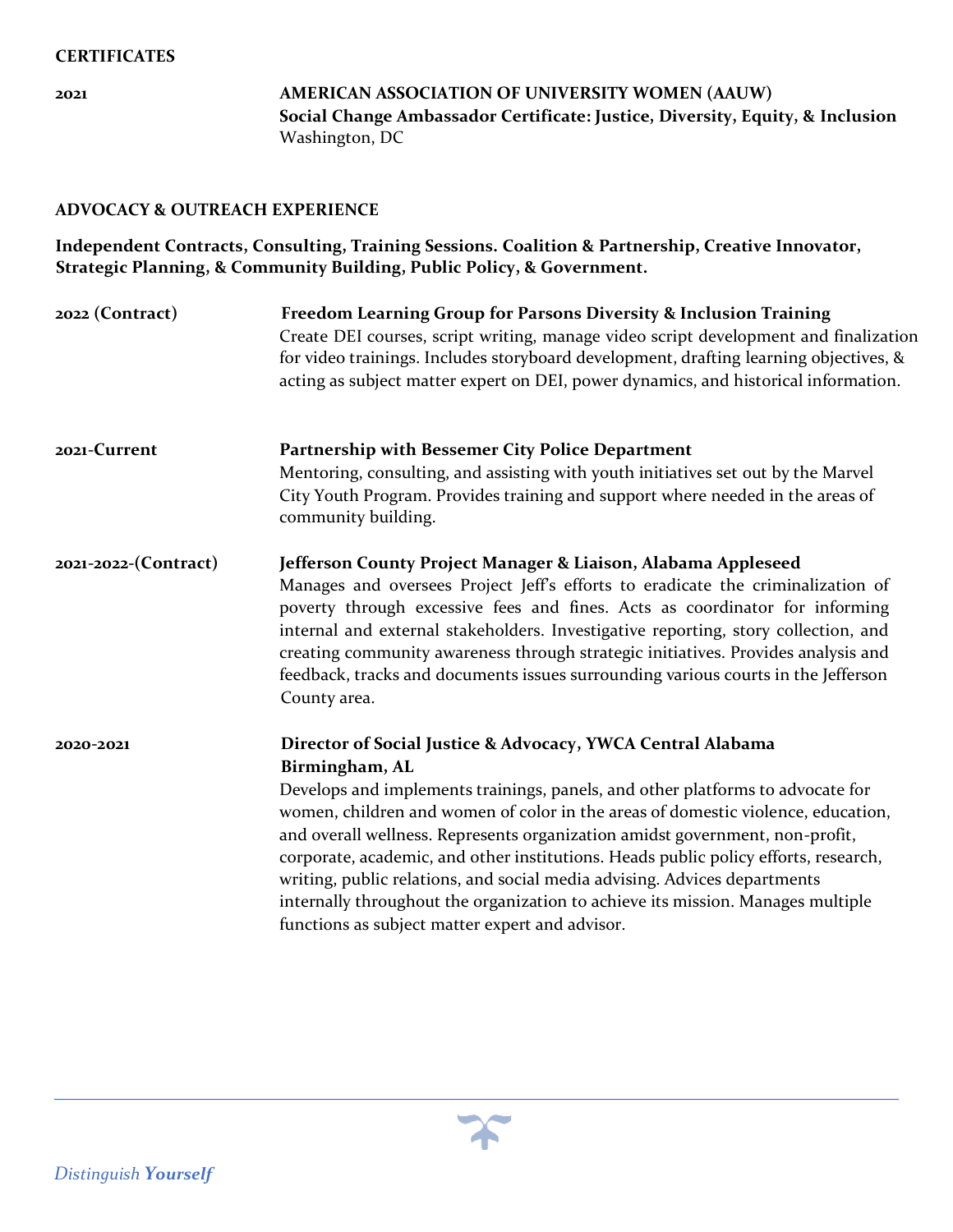#### **TEACHING EXPERIENCE**

# **Excellent Communicator, Professional Development & Training, Subject Matter Expert, Emphasis on Gender/Gender Differences, Racial Disparities, Diversity & Inclusion.**

| 2019-2020 | <b>Visiting Assistant Professor, Samford University</b><br>Birmingham, AL<br>Courses: Applied Communication Research, Diversity & Inclusion, Mass Media                                                                                                                                                                                                                 |
|-----------|-------------------------------------------------------------------------------------------------------------------------------------------------------------------------------------------------------------------------------------------------------------------------------------------------------------------------------------------------------------------------|
|           | Ethics, Print & Web Storytelling, English/Communication Arts. Provide students<br>with the research tools and practices needed to conduct and produce academic,<br>editorial, PR and/or other projects used within professional communication<br>industries. Advising, mentorship, & professional development.                                                          |
| 2019-2020 | Adjunct Instructor, University of Alabama at Birmingham<br>AAS 200 Intro to African American Studies, AAS 310 Black Image<br>To provide students with a general overview of the history and development of<br>African American studies. Create writing and research assignments aimed at<br>preparing students for critical engagement into race related subject matter |
| 2019      | <b>Adjunct Speech Instructor, Lawson State Community College</b><br>Birmingham, AL & Bessemer, AL<br>Speech: Teach students the art of public speaking and best practices for<br>presenting.                                                                                                                                                                            |
| 2016-2018 | <b>Assistant Professor/Coordinator of Integrated Public Relations</b><br>Miles College, Fairfield, AL<br>Courses : Telecommunications Management, Intro to Mass Communication,<br>Research Methods, Advertising, Professional Communication, and Intro to Public<br>Relations. Advising and administrative duties. Coordinator of PR curriculum                         |
| 2016      | <b>Graduate Teaching Assistant, Wayne State University, Communication</b>                                                                                                                                                                                                                                                                                               |
|           | <b>Department 2 Courses 4 sections of COM 1010 Hybrid</b>                                                                                                                                                                                                                                                                                                               |
| 2013      | Adjunct Instructor, Wallace State University Hanceville, AL                                                                                                                                                                                                                                                                                                             |
|           | Speech 110 Hybrid: Create syllabus & teaching objectives. Prepare students with up<br>to date information and industry practices.                                                                                                                                                                                                                                       |
| 2005-2006 | Cypress Fairbanks Independent School District, Special Education                                                                                                                                                                                                                                                                                                        |
|           | <b>Substitute Houston, TX</b>                                                                                                                                                                                                                                                                                                                                           |
|           | Ensure classroom safety. Continued teacher lesson plans. Aid pupils with one<br>development in small group sessions. Tutoring & teacher's aide.                                                                                                                                                                                                                         |
| 2004-2005 | Katy Visual Performing Arts Center Katy, TX<br>Used art as therapy for students suffering from social and clinical emotional<br>distresses by teaching film making and script writing.                                                                                                                                                                                  |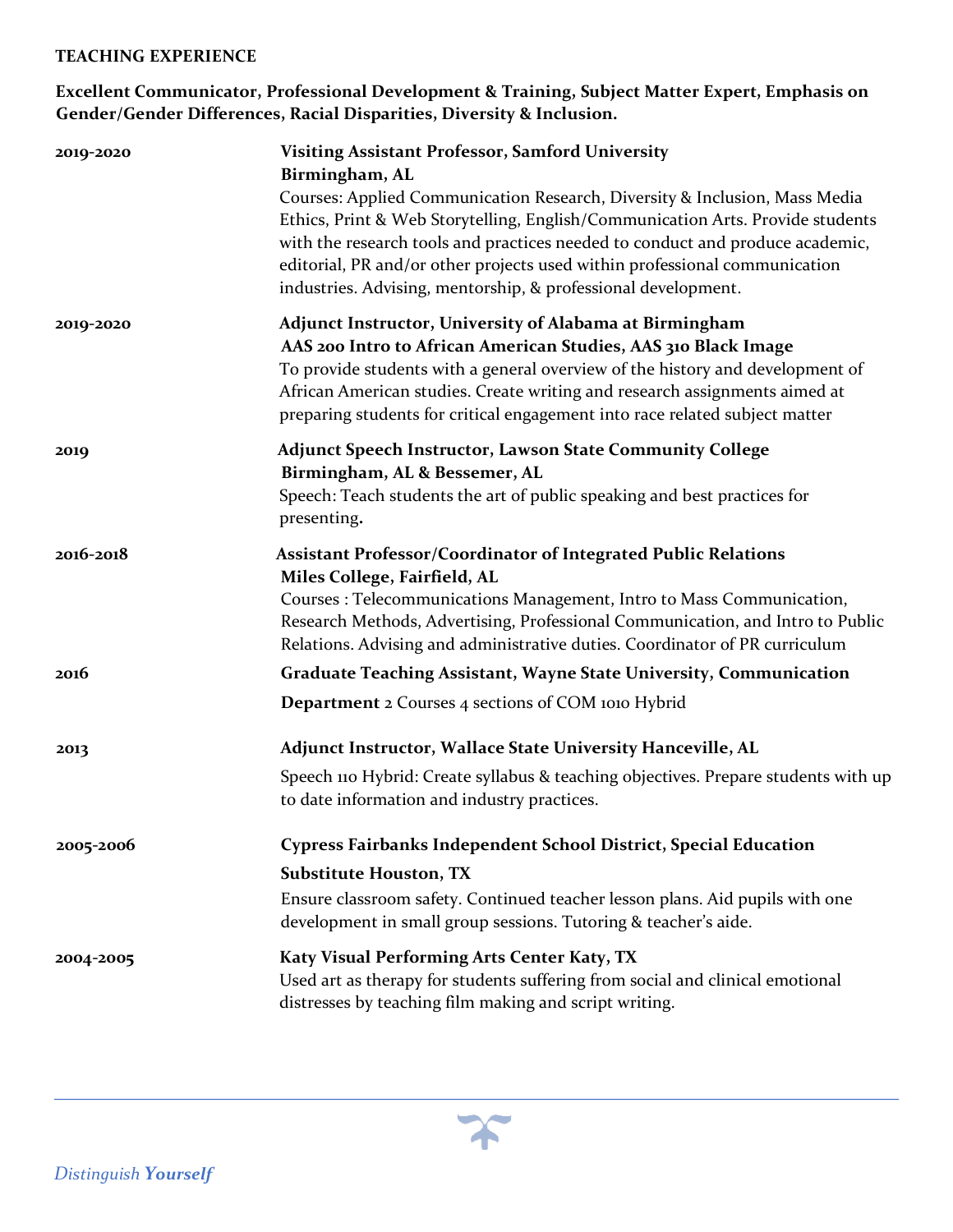#### **PUBLICATIONS**

- Snider, I. N. (2022, May 18). Idrissa N. Snider: Ban 'Great Replacement' Theory like Critical Race Theory? *The Birmingham Times*
- Snider, I.N. (2022). *Fighting for Black studies: An essay about educational empowerment.* Blithe, S.J. & Bauer, J (Eds.) Badass feminist politics: Exploring radical edges of feminist theory, communication, and activism. (Ch. 8). New Brunswick, NJ. Rutgers University Press.
- Snider, I.N. (2020). *The pearl necklace: A story of resilience and empowerment.* In: Gerhardt, Clara. Families in motion: dynamics in diverse contexts. In this publication: Chapter 9: Communication and resilience. Thousand Oaks, CA: SAGE Publishing.
- Snider, I. N. (2019, May 17). The meaning of pro-life. *AL.com*.
- Snider, I. N. (2018) Girl bye: Turning from stereotypes to self-defined Images, a womanist exploration on representation and crooked room theory. *Kaleidoscope: A Graduate Journal of Qualitative Communication (17*) pp. 11-20*.*
- Snider, I.N. (2018). *National Welfare Rights Organization*. Black Power Encyclopedia: From the Black Panthers to Stokely Carmichael. Santa Barbara, CA: ABC- Clio.
- 2016-Ongoing Contributing Writer for *The Birmingham Times* Topics Include: Opinion, Media, & Politics Articles Includes:

Snider, I.N. (2020, June 11). Why Black history should be taught starting in elementary school. *The Birmingham Times* 

- Snider, I. N. (2019, August 1). Overcoming challenges and finding success in the STEM field. *The Birmingham Times*
- Snider, I. N. (2018, August 2). 18-year-old Trussville native, Fresh The DJ, at the next level. *The Birmingham Times*
- Snider, I.N. (2017, August 24). Alabama School of Fine Arts honors three of the area's finest. *The Birmingham Times*
- Snider, I.N. (2017, June 22). Alabama School of Fine Arts celebrates 50 years of education in the arts. *The Birmingham Times*
- Snider, I.N. (2017, January 5). African-American women making a difference in science and technology. *The Birmingham Times* Snider, I.N. (2016, October 20). Where is outrage for abused black women? *The Birmingham Times*
- Snider, I.N. (2016, October 6). Ed May II elected mayor of Fairfield. *The Birmingham Times*

*Distinguish Yourself*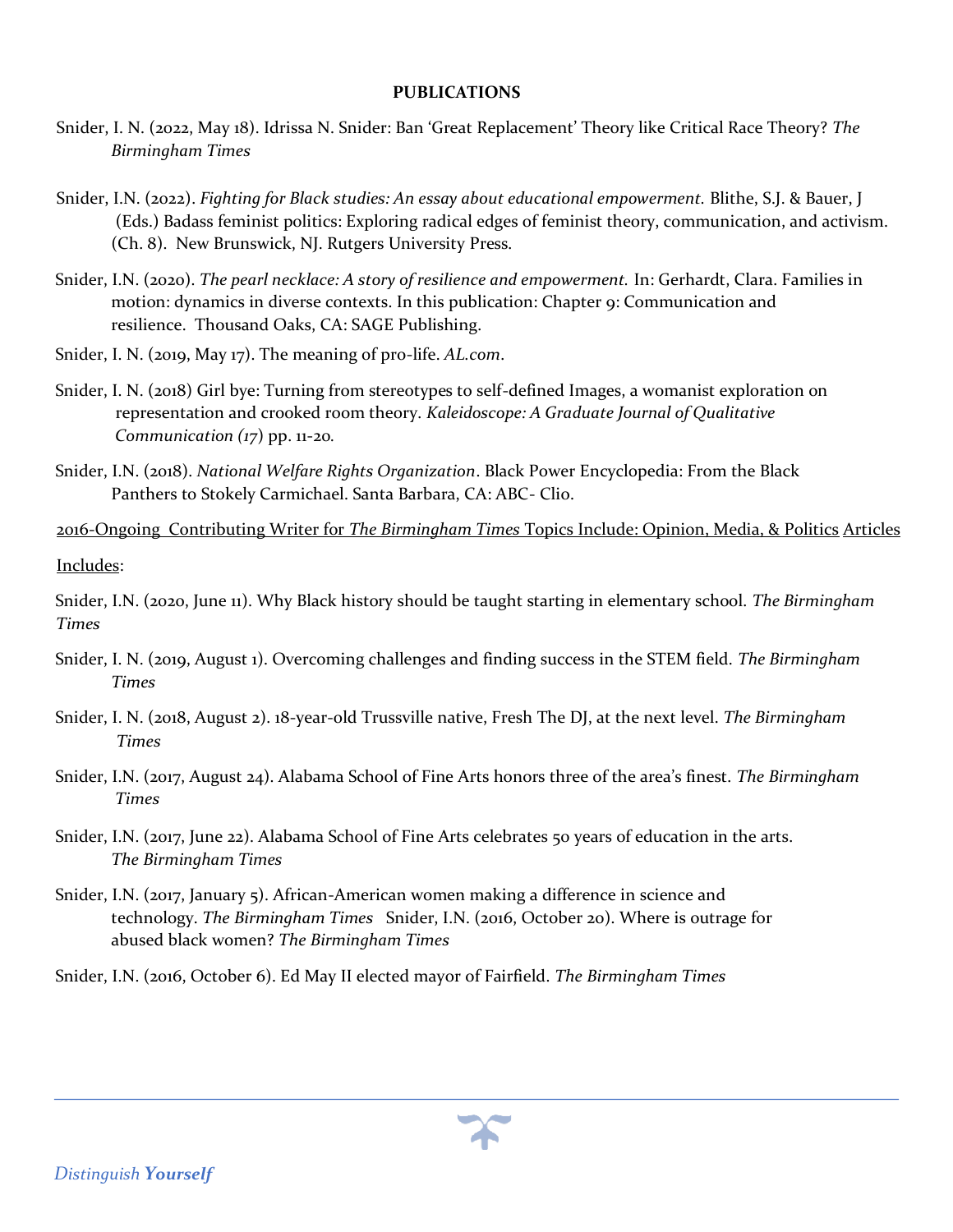- Snider, I.N. (2016, October 2). Fairfield mayoral candidate denies charges he doesn't live in city. *The Birmingham Times*
- Griffin-Padgett, D.R., Gupton, M., & Snider, I.N. (2016). *Dispelling darkness through dialogue in discrimination cases: Learning diversity the hard way.* In S. D. Lang and E. Gilchrist-Petty (Eds.), Contexts of the dark side communication. New York, NY: Peter Lang Publishing.

Snider, I.N. (2007). *For my good: Choosing to live life from a positive perspective*. Houston, TX: ISArt.

Blogs: June 7, 2015. Our face as mothers and parents. Confessions of an ex-superwoman. Retrieve from http://exsuperwoman.wordpress.com/

April 4, 2016. Overcoming the conflict within. Heritage Church. Retrieve from http://experienceheritage.org/2016/04/14/overcoming-conflictwithin/?utm\_campaign=shareaholic&utm\_medium=facebook&utm\_source=socialnetwork

## *Manuscripts/Presentations In Preparation*

Snider, I. N. Black Women Icons: The Business of Celebrity. To be submitted to Howard Journal of Communications- African American Representation in Traditional & Digital Media

## **CONFERENCES/PRESENTATIONS/TRAININGS**

# **Research Focus is Often Centered on Identifying Cultural Competencies, DEI (Diversity, Equity, & Inclusion), Addressing Biases, and Resisting Stereotyping**

2022 Snider, I. National PALS 76<sup>th</sup> Annual Conference, DEI Implicit Bias Training Atlantic City, New Jersey

2022 Snider, I. Attorney's International Exchange Group (AIEG) Annual DE&I Conference, Keynote Speaker presenting custom intersectionality training "Dismantling the Master's House: At the Intersections of Change" Birmingham, AL

2022 Snider, I. Building Bridges Youth Development (DE&I) Training Class with Bessemer City Highschool Graduating Senior Class Bessemer, AL.

2021 Snider, I. Building Bridges Youth Development (DE&I) Training Class with Homewood Highschool Heritage Panel Ambassador Students Homewood, AL

2021 Snider, I. YWe Social Justice: Implicit Bias Impacts Public Policy. University of Alabama at Birmingham (UAB) Social Justice & Advocacy Council Affiliate Board Birmingham, AL.

2021 Snider, I. Addressing Disenfranchisement. Guest Lecturer for Graduate Course Integrated Marketing in Communications. The University of Mississippi School of Journalism & New Media University, MS.

2021 Snider, I. Revelations of Truth: A Self-Definitive Analysis of "Ain't I A Woman. Women's History Month Guest Lecturer for the Office of Diversity & Inclusion. Samford University Birmingham, AL.

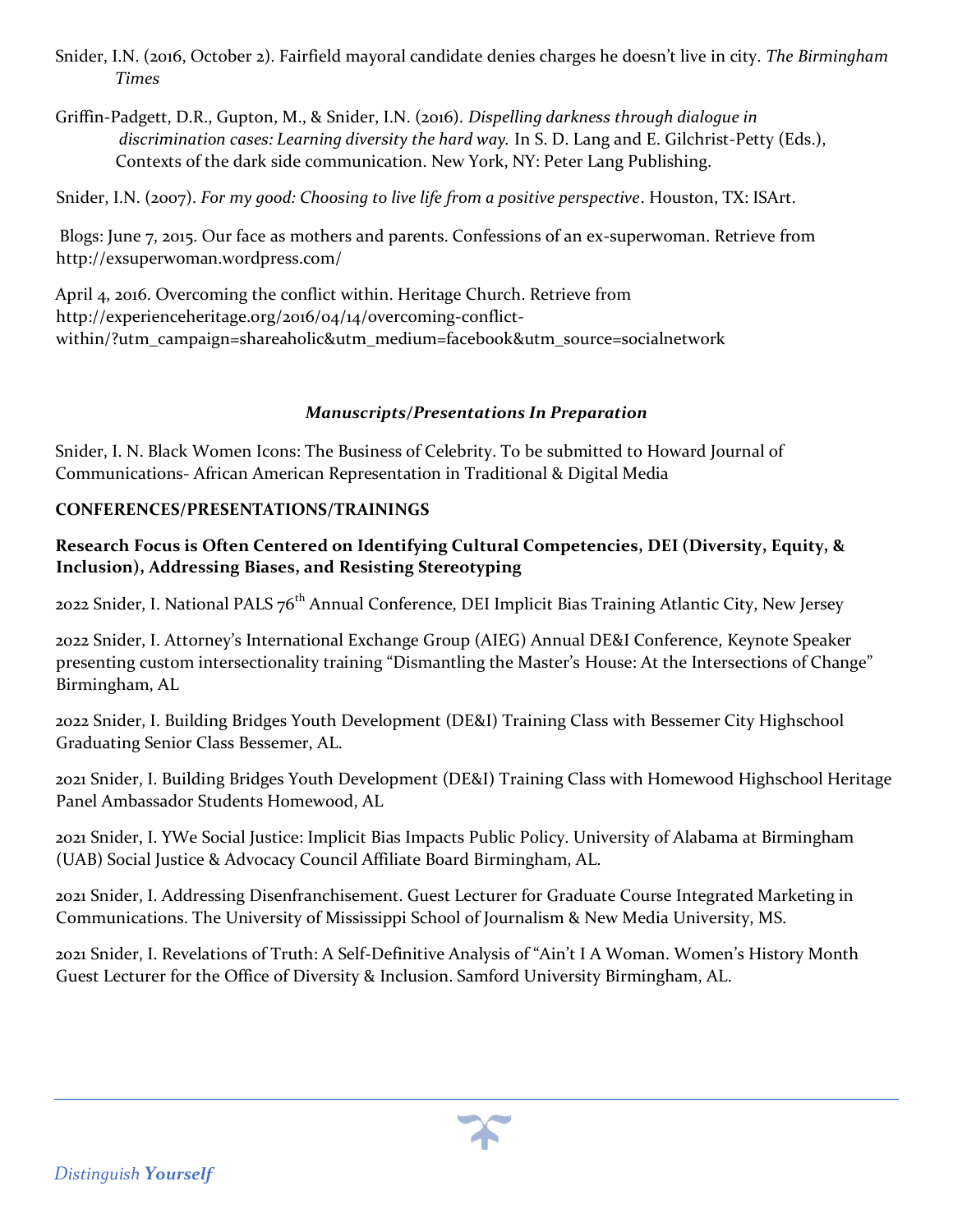2019 Snider, I. Tough Guise: A Screening & Panel Discussion on Toxic Masculinity. Delta Xi Phi Multicultural Sorority Inc. Samford University Birmingham, AL.

2019 Snider, I. Michelle Obama: Between a Rock and A New Place, From First Lady to Redefining Black Women's Images. Southern States Communications Association (SSCA)Montgomery, AL.

2018 Snider, I. Womanism Today & Self-Defining. African-American Studies Department of The University of Alabama at Birmingham, Pathway to Excellence Guest Lecturer

2018 Snider, I. I Am a Woman: Self-Defining & Deconstructing Images from an Oppositional Gaze. Organization for the Study of Communication, Language, & Gender (OSCLG) Annual Conference Lake Tahoe, CA.

2018 Snider, I.N. & Miller, N. G.I.F.T.S. Enhancing teaching and learning: An HBCU experience. Alabama Communications Association (ACA) Huntsville, AL.

2017 Organization for the Study of Communication, Language, & Gender Studies (OSCLG) Paper Presentation Self-Defined: A Womanist Exploration Creighton University Omaha, Nebraska

2017 Alabama Communication Association (ACA) Chair Panel, The Silent Student The University of Alabama at Birmingham

2017 University of Alabama at Birmingham National Association of Black Journalist (NABJ) Writing Bootcamp, Digital Journalism Guest Panelist

2016 Miles College, Honor's Curriculum Featured Guest Speaker

2016 Wayne State University's Annual GIFTS Presentation Presenter- Delivery & Content

# **SCHOLASTIC SERVICE**

2018-2020 Elected Student Ambassador for OSCLG

2017-2018 Contributing Editor, The Milean: A Miles College Student Produced Monthly Editorial

2017 Alabama Communication Association (ACA) Peer Reviewer 2016-2017 Honor's Student Mentor Miles

College

# **COMMUNICATION SPECIALIST**

Professional Communications Facilitator experienced in general training methods and teaching. Highly organized and self- proficient. Enjoys working with people, strong team player. Familiar with branding and with handling promotional materials. Creative & Technical, PR.

# **2007 NBC Affiliate KPRC-TV Local 2, Account Executive Houston, TX**

Sales, marketing consultant, create communications/campaigns for television, web, and print. Logging spots, coordinating schedules with traffic department.

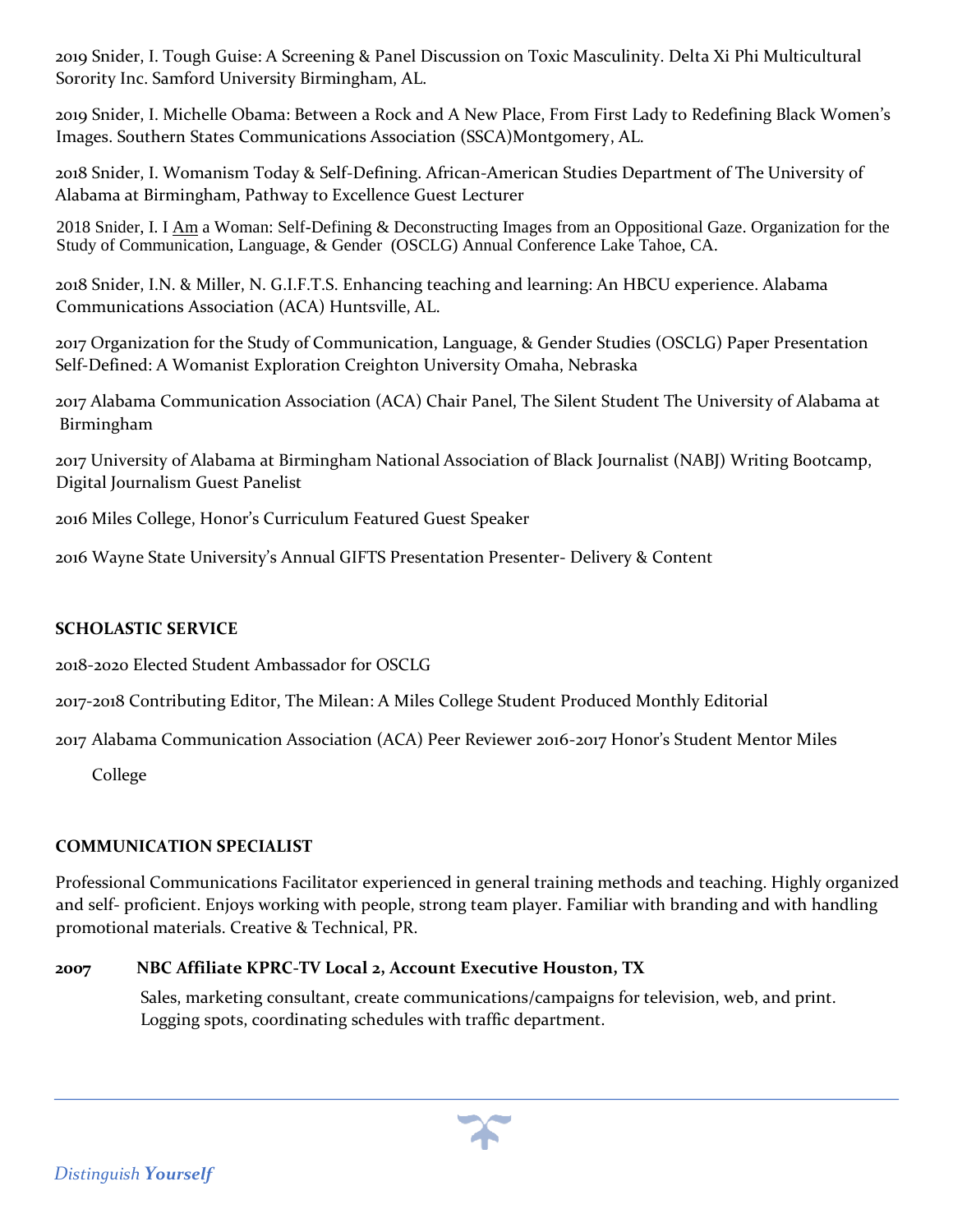Familiar with Nielsen Ratings Methodology/Use Quantitative & Qualitative Data Ensure positive ROI, analyze and create budget plan.

#### **2000-2011****Production Assistant/Public Relations/Editor/Consultant Notable Clients Include:**

*The Loretta McNary Show My50 (TN) Animal Planet ( TX ) Dr. Phil Show (CA) Evander Holyfield Promotion ( GA) Teen's Talk Local TV (University of Alabama) Cheaters Reality TV (Houston, TX) Artisan Picture Works (GA) Cingular Wireless Commercial (GA)* 

- Sony DVD Mini-Cam Operator, producing, and directing.
- Script Assistant, Writer, Editor. Promote Advertisements & company awareness

by Creating Videos, E-Newsletters, Graphics and other Marketing Materials

- Organize and maintain catalogs and log journals of Video Tape Library
- Gathered & prepared reliable info through library investigation and Internet research

**2007-2019 Appearances & Book Signings (Writes Speeches/Speaker/Public Relations) Emphasis Towards Delivering Content to Educate & Emphasize the Importance of Diversity & Inclusion** 

> **Special Topics Include:** *Culture, Diversity & Inclusion, Advocating for Fine Arts, Furthering your Education, Coping with Grief, Teenage Pregnancy Prevention, Hope & Encouragement, Community Building*

**Bookstores and Libraries:** *Bessemer Public Library , Davis Kidd Bookstores, Germantown Public Library, Memphis City Libraries (15 Locations), NGIC Bookstore, Urban Family Life Center* 

 **Businesses:** *Breakfast Klub, Ral's Café & Bistro, Stimulating Conversation Panelist (Houston, TX); Safari Restaurant, FORTE Book Club, Living Life Seminar(Memphis, TN)* 

**Government:** *Birmingham's Division of Youth Services, Birmingham Downtown Public Library, Memphis City Schools, Fairfield City Schools* 

 **Non-Profits:** *Ninevah Missionary Baptist Church (2019) Destiny World Church(Atlanta, GA) GNA Baptist Church, Zion Springs Baptist Church(Birmingham, AL) Cane Creek Baptist Church, Memphis Ministerial Association, National Coalition of Women In Ministry, NGIC Family Talk, Oak Grove Baptist Church, Southern Baptist College Retreat, Hope & Healing Center, Girls Inc.(Memphis, TN)* 

 **Print:** Memphis Minority Magazine, The Tennessean Newspaper, African American News & Issues**,**  Encore Magazine (Alabama School of Fine Arts)

 **Radio:** 99.9 FM The Plug, Black Women's Empowerment, A Womanist Perspective*95.7 Hallelujah FM Memphis, TN Christie Taylor's Book Club Pick of the Month* 

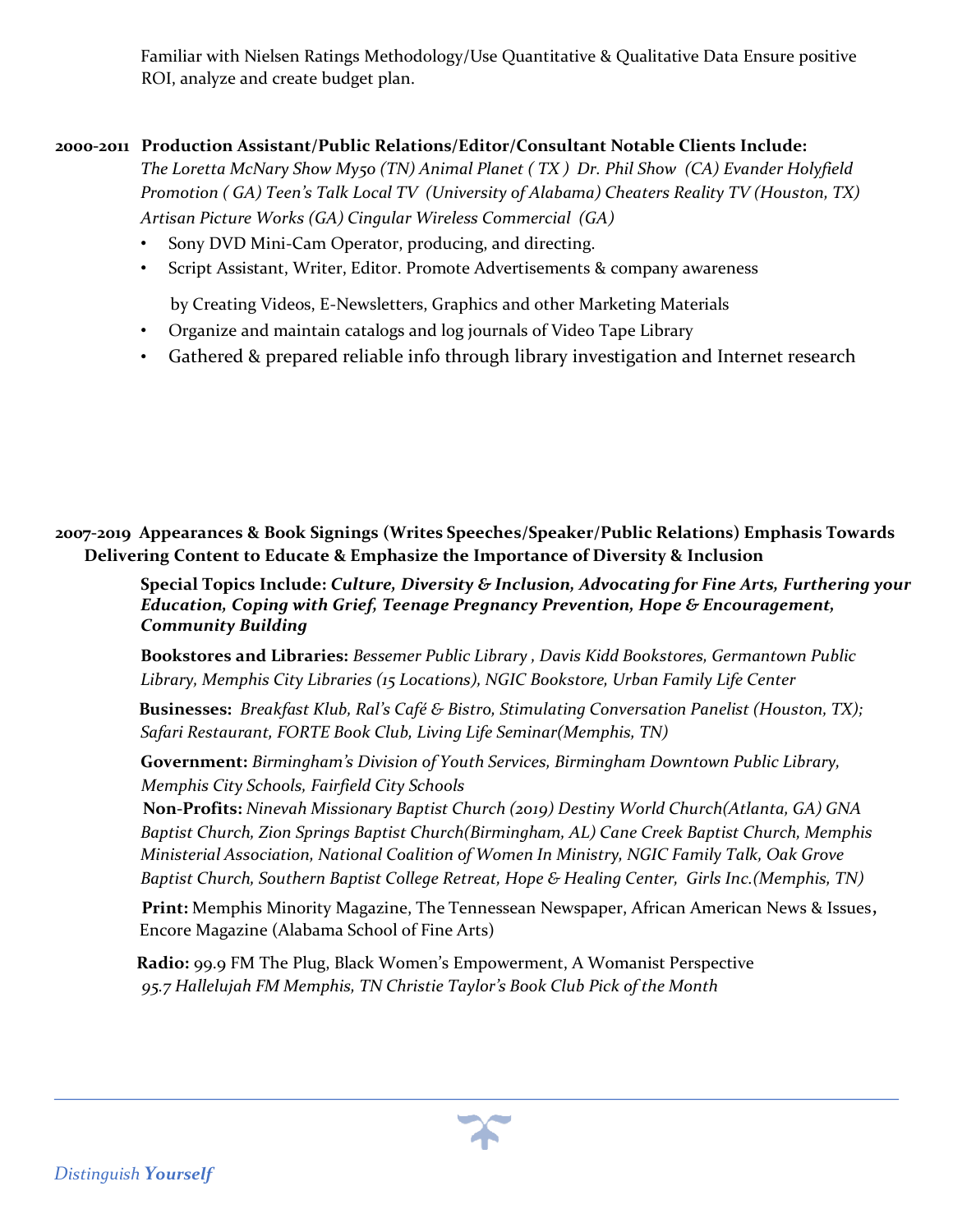#### **AWARDS**

- Phenomenal Woman of the Year, Omicron Mu Chapter of Alpha Kappa Alpha Sorority at Samford University, 2020
- Texas A&M Top Paper Finalist Communicating Diversity Conference 2018
- Graduate Professional Scholarship Recipient *Wayne State University* 2015-2016\*

## **INTERESTS**

**City of Birmingham' s Prosper Community Connector Advisory Board Member 2021-2023**

 **Southern States Communication Association Member 2019** 

 **National Communication Association (NCA) Member 2018** 

 **Black Caucus Member 2018** 

 **Alabama Communication Association Member, 2017** 

 **Alabama School of Fine Arts Alumni Board, Birmingham, AL 2016-Current** *Communications Officer* 

**STEMinista Michigan Volunteer**- **Detroit, MI 2015** *mentoring program for young girls aimed at promoting science, technology, engineering, and math*

**Volunteer for Meeting of the Minds Technology Conference Detroit 2014** *tour guide, host*

 **Youth and Women's Outreach, ZSBC Birmingham, AL 2008-2013** *Various community programs including coat drives*, *back to school supply programs, etc*.

**AWRT** (**American Women in Radio & Television) Member Houston, TX 2007**

 **Lutheran Social Services Center Volunteer Houston, TX 2005-2007** *outreach program for misplaced and abandoned teens*

**Cobb County Center for Young & Abused Adults Volunteer Marietta, GA 2002-2004**  *provide care and guidance for children, tutoring, and special projects*